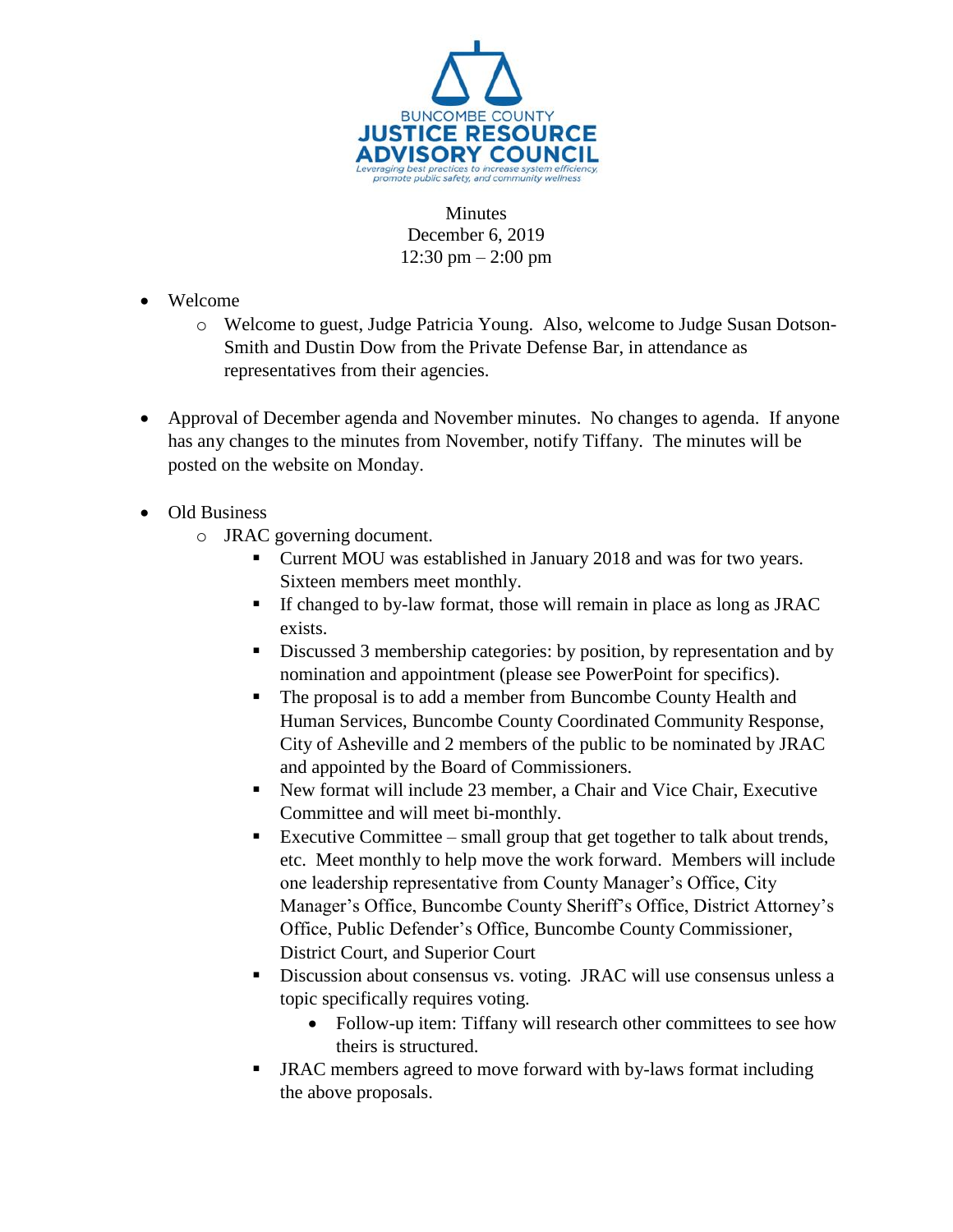

- o JRAC Strategic Priorities and Action Planning:
	- Values: Efficiency, Integrity, Transparency, Inclusiveness, Collaboration, Equity
	- Goal To enhance the efficiency and effectiveness of the Buncombe County criminal justice system with emphasis on strategies that are cost effective, prioritize public safety, provide resources to law enforcement and the courts, and divert non-violent offenders to supportive services and community based outcomes
	- Objectives:
		- Produce and continually improve a comprehensive criminal justice plan that defines systemic goals and objectives, identifies areas of strength and weakness, and includes an action plan with timelines and evaluative aspects.
		- Identify and initiate programs or strategies for improvements of the criminal justice system with system stakeholders through planning and collaboration to enhance public safety.
		- Utilize evidence based system planning, evaluation and data driven decision making to review costs and results related to justice activities, avoid duplicate spending, and prioritize the use of limited funds.
		- Interconnect and possibly consolidate existing criminal justice groups, committees, and boards operating in Buncombe County to maximize and align efforts to ensure cohesive systemic planning.
		- Address jail population management in a holistic manner that considers overuse of jail resources, pretrial justice reform, and disparities.
		- Determine potential grant opportunities, identify eligible agencies and programs, and synchronize the grant application processes to amplify impact.
	- Focus Ares:
		- Needed for comprehensive criminal justice plan
		- Can be used to create an action plan with timelines and evaluative aspects
		- Will assist staff in framing agendas and project support
		- Should reflect analysis of current portfolio
		- Should be inclusive of new and emerging priorities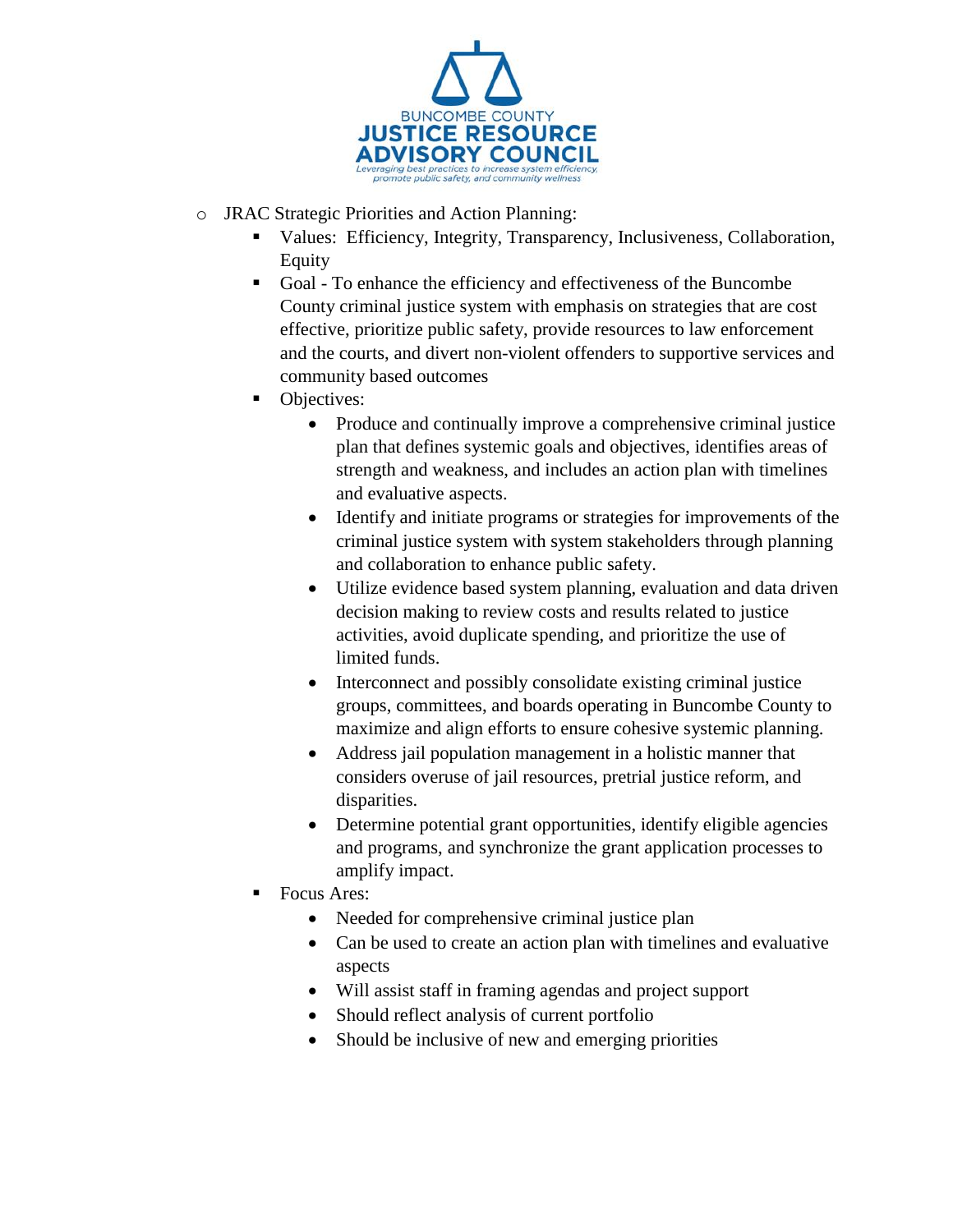

- Suggested edits:
	- Change the language to more effective outcomes and replace "nonviolent offenders" with "justice involved"
	- Add Equity and Community Engagement in our Goals and **Objectives**
- o JRAC Projects and Programs:
	- Current: School to Justice Partnership, Public Safety Assessment, Revising current Bail/Bond Policy, Court Reminder Cards, Racial Equity and Community Engagement.
	- This table is the current portfolio of justice related programs and services supported by Buncombe County either through general funds or grants, unless indicated by "\*":

| <b>Pre-Arrest</b>              | Pre-Trial                         | <b>Detention</b>                                 | <b>Case Processing</b><br>Support                             | Courts                                                   | Community<br><b>Corrections</b><br>and Re-Entry               | Supportive<br><b>Services</b>                       | <b>Youth Related</b>                             | County<br>Required<br><b>Supports (Info</b><br>only)     |
|--------------------------------|-----------------------------------|--------------------------------------------------|---------------------------------------------------------------|----------------------------------------------------------|---------------------------------------------------------------|-----------------------------------------------------|--------------------------------------------------|----------------------------------------------------------|
| Crisis<br>Intervention<br>Team | Adult<br>Misdemeanor<br>Diversion | Pretrial<br>Services<br>Screening/<br>Interviews | Social Worker in the<br>PD's office                           | <b>Adult Drug</b><br>Treatment<br>Court                  | Prison Re-<br>entry Services                                  | <b>JRC Case</b><br>Managers                         | Juvenile (16-<br>17)<br>Misdemeanor<br>Diversion | Guardian Ad<br>Litem Office<br>Space                     |
|                                | Felony Drug<br>Diversion          | Jail Based Case<br>Managers                      | Specialized (jail<br>focused) public<br>defender              | DWI/Sobriety<br>Treatment<br>Court                       | Focused<br>Deterrence<br>and DV<br>Offender<br>Accountability | <b>JRC Workforce</b><br>Specialist                  | <b>Teen Court</b>                                | Juvenile<br><b>Detention Beds</b>                        |
|                                |                                   | <b>Familiar Faces</b>                            | Specialized (jail<br>focused)prosecutors<br>and support staff | Veterans<br>Treatment<br>Court                           | Expungement                                                   | <b>Family Justice</b><br>Center                     | <b>JCPC</b>                                      | <b>Office Supplies</b><br>for Courts<br>(Clerk of Court) |
|                                |                                   | MAT in the Jail                                  | Specialized (DV<br>focused)prosecutors<br>and support staff   | <b>Family Drug</b><br>Treatment<br>Court-SOAR<br>(civil) | <b>Amnesty Days</b>                                           | Data Dashboards<br>and Case<br>Management<br>System | JJSAMHP*<br>(Vaya Health)                        |                                                          |
|                                |                                   |                                                  | <b>Pretrial Supervision</b>                                   |                                                          |                                                               | <b>Public Benefits</b><br>Access @ JRC              |                                                  |                                                          |

- Need to establish and implement evaluation plans. Need to collect data and monitor what is working.
- Future Projects and Programs: Law Enforcement assisted Diversion (pre arrest); Restorative Justice; Driver's License Restoration
- New Business
	- o January Meeting
		- Due to the holidays, the January meeting will be postponed until January 10, 2020.